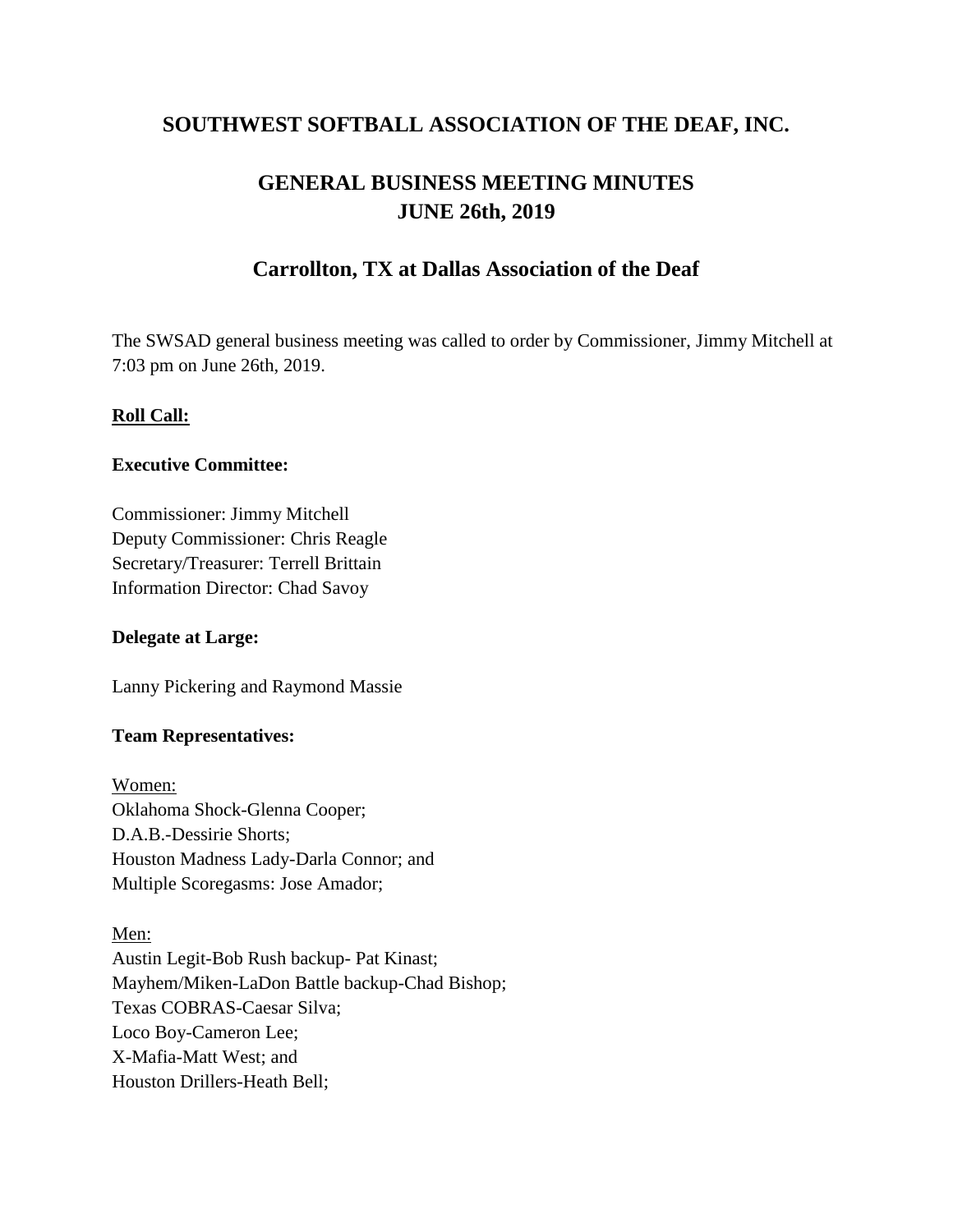Coed: Texas King & Queen-Krissy McAnally; backup-Victor Gonzalez; El Paso Mafia-Rene Ibarra; BAT-Shane Hagwood; Tejas Warriors-Mistey Villanueva; and Southern Cajuns-Matthew Hathaway.

#### **General Chairperson:**

Hosted by SWSAD and Manpowered by Dallas Bass Anglers of the Deaf was Jesse Carizales.

#### **Auditor Committee:**

Jennifer Nix – (3 year) Ralph Vice – (2 year) Raymond Massie – (1 year)

#### **SWSAD 2018 General Meeting Minutes:**

Glenna Cooper (Lanny Pickering second) moved to accept the SWSAD general meeting minutes. PASSED

#### **Financial Report:**

- Balance 2018

Jose Amador (Glenna Cooper second) moved to accept the financial report. PASSED

#### **Commissioner report: Jimmy Mitchell**

- First year as commissioner; interesting year with no host
- Importance of finding a host
- States we have added: Georgia, Alabama, NC, SC, full Tennessee and Florida
- Future goal of adding other states
- Reducing team fees
- Roster issues
- Coach guidelines planned
- Thank sponsors Sorenson, CAAG and Staton Wholesale
- Thanks to executive board for support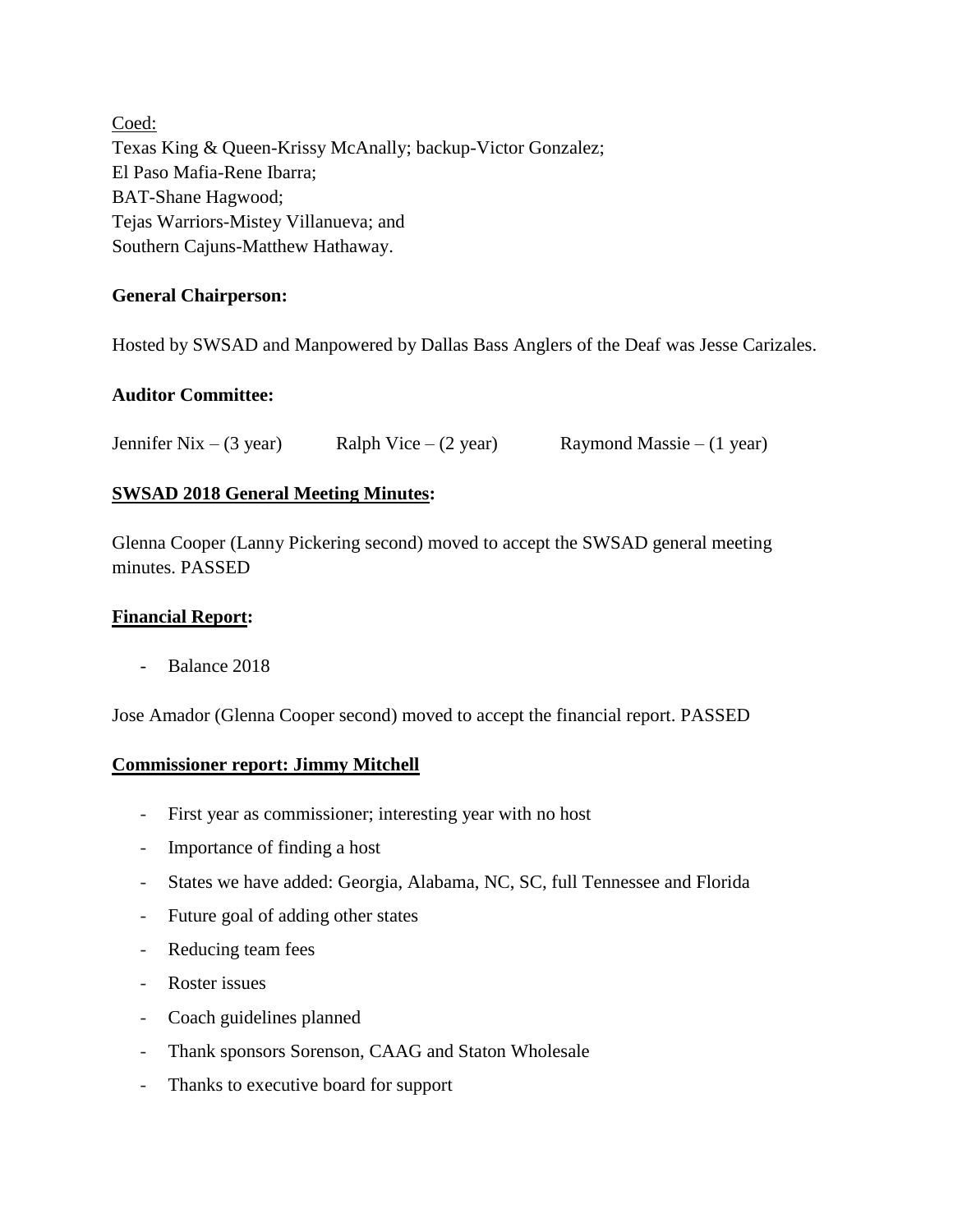#### **Deputy Commissioner report: Chris Reagle**

- Donate wristbands to SWSAD
- Biofreeze company to SWSAD
- After the SWSAD Tourney by MCAD, cleaned up few things on Bylaws, Guidelines.
- Sent Host Guideline to 2 People (Dallas area and Tyler).
- Followed up on Tyler for few months. Turned out it didn't meet our expectations.
- Had to take over the hosting tournament on short notice
- Found good reasonable cost on insurance for tournament weekend
- Thanks to those players offer the locations for 2019!
- Booked FairField Hotel and McInnish Softball Complex
- Work with ManPower Chairperson Jesse Carrizales on Dallas Bass Anglers of the Deaf occasionally
- Booked Dallas Association of the Deaf for General Meeting- Thanks Robin Matteo and Mitchell Bien
- Inspected McInnish Complex and FairField Hotel. Thanks Jesse C for meet me there!
- Many Thanks to Tommy Varner and Nathan Burleson for creating the Awards by Arkansas School for the Deaf
- Bunch of follow up with SWSAD Board daily
- Want to thank you DBAD for manpower committee and DAD for letting us use your meeting room

#### **Secretary/Treasurer Report: Terrell Brittain**

- Thanks Auditor for checking and appreciate their time
- Thanks and appreciate to fans and coaches to make a payment
- Report balance 2018 and 2019
- IRS report
- Total 259 players/coaches (Men-106, Women-64, and Coed-89)
- Total 15 teams (6 men, 4 women, and 5 coed)
- Thanks to DWH (Deaf Women Houston) donate to women team each
- \$315.88 so spilt 4 teams and will receive \$78.97. SEE ME after meeting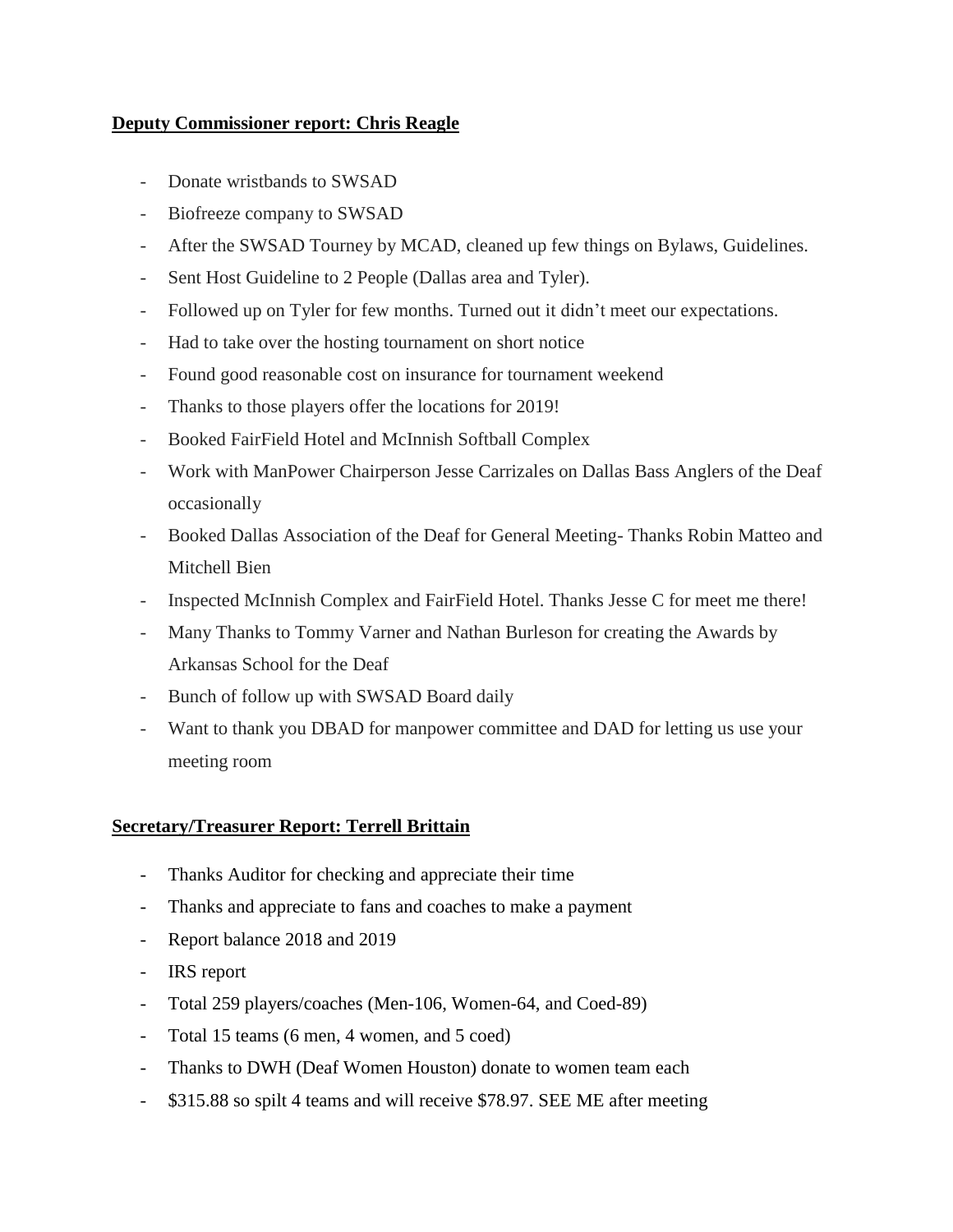- Payment App suggest Payment options: Google play; Vemno; Zelle; Apple Pay PayPal remove by 12 voted
- Have fun and enjoy!

### **Information Director Report: Chad Savoy**

- Thanks for select me to back SWSAD board.
- As my home SWSAD
- We have 3 Hall of Fame.

James Kelly

Robert Wise

Kent Reneau

- Give them congrats as 2019 HOF
- We will have a HOF committee
- Bracket

Men 5 RR 3GG

WOMEN 3RR Double Elimination

Coed 3GG

- Enjoy your weekend! Let play hit. Stay safe from weather. Also, don't forget drink water a lot!!

#### **2019 Chairperson Report:**

ManPower Chairperson Jesse Carrizales on Dallas Bass Anglers of the Deaf

- So far working with Mitchel Bien and Chris Reagle
- I-35 & Highway 121 have many restaurants
- From field to hospital Medical Center of Lewisville about 10 minutes

#### **Coaches Report:**

- Houston Madness Lady: Latisha Wolfe; Brandy Wilson; Nikki Crawford
- El Paso Mafia: Zachary Crawford; Johnny Guzman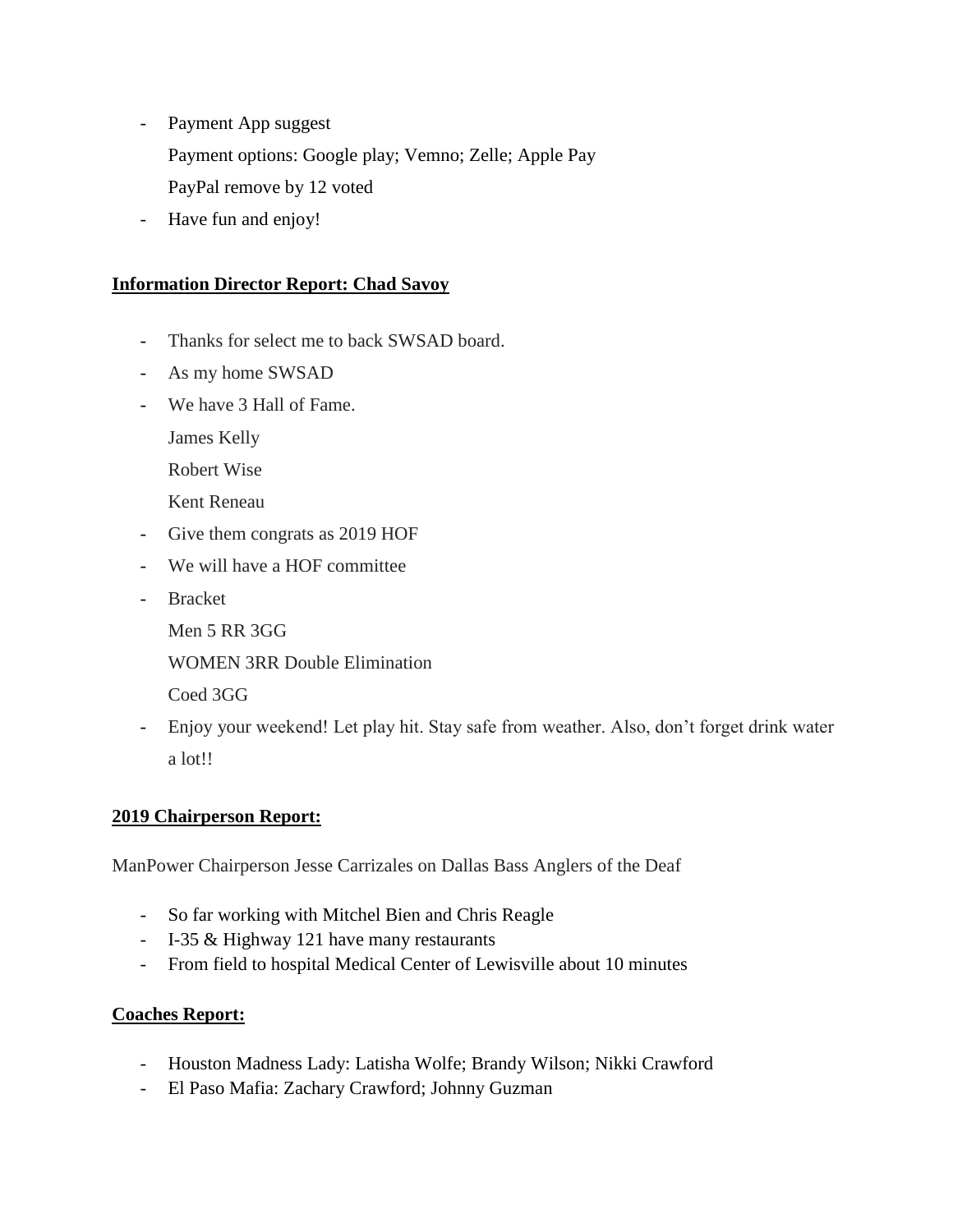- Southern Cajun: Felicia Compton; need one more player so will find at the field
- D.A.B.: Chandra Bishop

## **Future Host:**

- 2020 SWSAD Tennessee? Arkansas?
- 2021 SWSAD Texas? Oklahoma?
- 2022 SWSAD Florida?

#### **Unfinished Business:**

- **None**

## **SWSAD Constitution, By-Laws & Softball Rules/Regulations Proposals:**

By-Laws:

- Jose Amador moved that SWSAD Separates the Secretary and Treasurer positions. Raymond Massie seconded Raymond Massie Amends that Secretary and Treasurer should still play. 14 delegates are in favor of this amendment.
	- PASSED
	- 16 delegates are in favor of the main motion.

PASSED

- Jose Amador moved that use NSAD's quadrant for free agency.
	- Raymond Massie seconded

13 delegates are in favor of the main motion.

PASSED

- Chad Savoy moved that SWSAD adds tournament director to work with the Information Director.

Jose Amador seconded

Glenna Cooper Amends that the host appoints a volunteer tournament director every year.

Jose Amador seconded

14 delegates are in favor of the main motion.

PASSED

Chad Savoy's Tournament Director with info director Main Motion has FAILED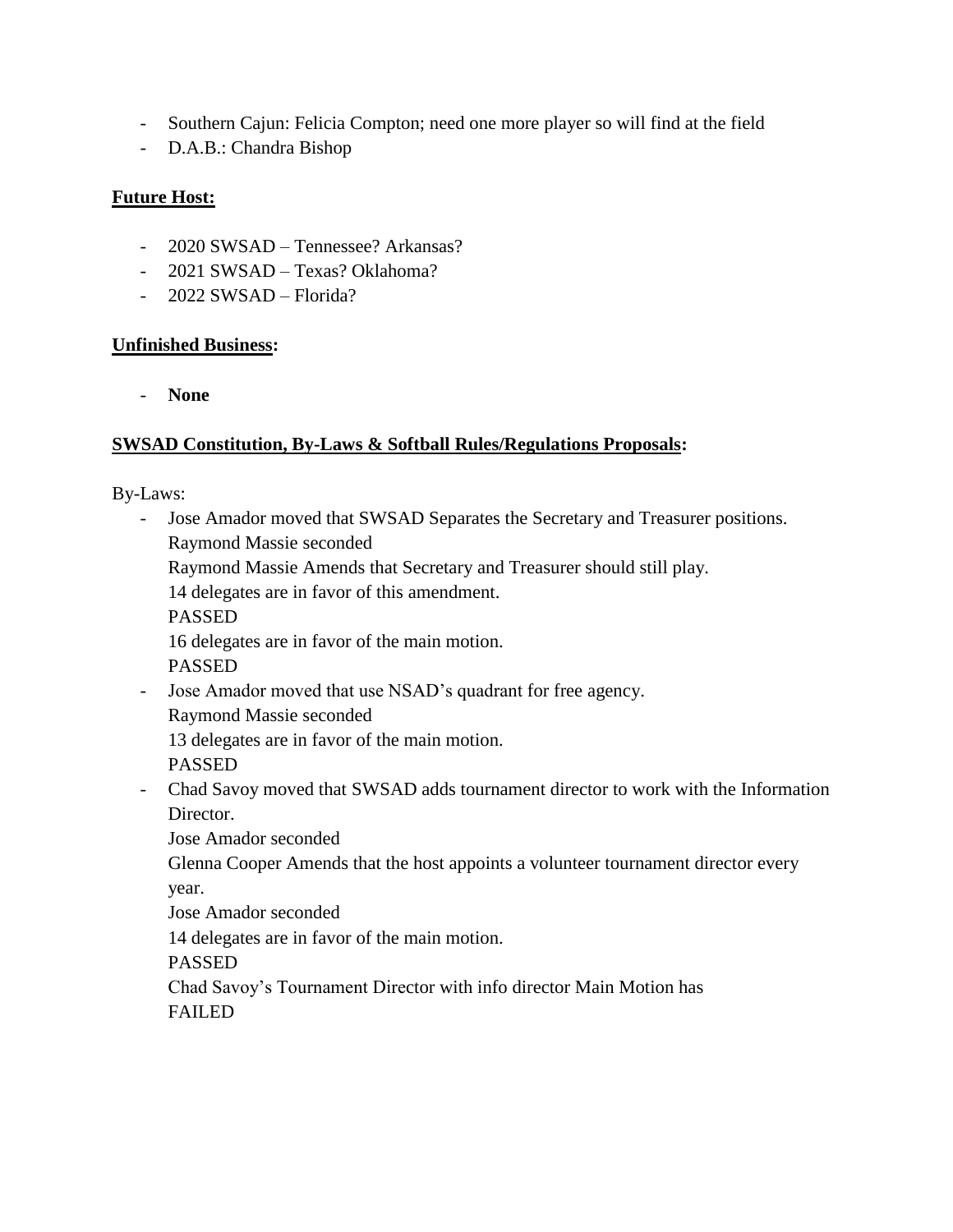Guidelines:

- LaDon Battle moved that Pitcher zone as hit to pitcher. Matt West seconded FAILED
- Chad Savoy moved to add CODA/SODA to free agency only as family on the same team. Matt West seconded
	- Glenna Cooper Amends"Legally married hearing spouse of a deaf player on the same team, must provide state issued marriage license."
	- Darla Connor seconded
	- Amend for marriage
	- 10 delegates are in favor of the Amendment
	- PASSED
	- 12 delegates are in favor of the Main Motion.
	- PASSED
- Bob Rush moved that SWSAD add the Homerun card.
	- LaDon Battle seconded
	- FAILED
	- Coaches agreed that Homerun 2 and up
	- PASSED

### **Appeals/Fines/Protests:**

- **Last Name First Name Team Date Received** Alaniz Iris Multiple Scoregasms 6/17/2019 Yes Oramas Gabriel Tejas Warriors 6/17/2019 Yes Mullen Shane Austin Legit 6/17/2019 Yes Oramas Gabriel Texas Cobras 6/17/2019 Yes Riney Whitney Oklahoma Shock 6/18/2019 Yes Lopez Gilberto Tejas Warriors 6/18/2019 - Castillo Mauricio Mayhem/Miken 6/18/2019 Yes Alaniz Iris Texas King & Queen 6/19/2019 Yes Pekama Abby Texas King & Queen 6/19/2019 No Nix Jennifer BAT 6/19/2019 -Riney Whitney BAT 6/19/2019 Yes Howard Rochelle Hou. Madness Lady 6/19/2019 Yes Ayers Shanda D.A.B. 6/19/2019 Yes Frank Candace D.A.B. 6/19/2019 Yes McDoungh Shaquena D.A.B. 6/19/2019 No Padilla Gloria D.A.B. 6/19/2019 No
- Audiogram and misspelled/reverse name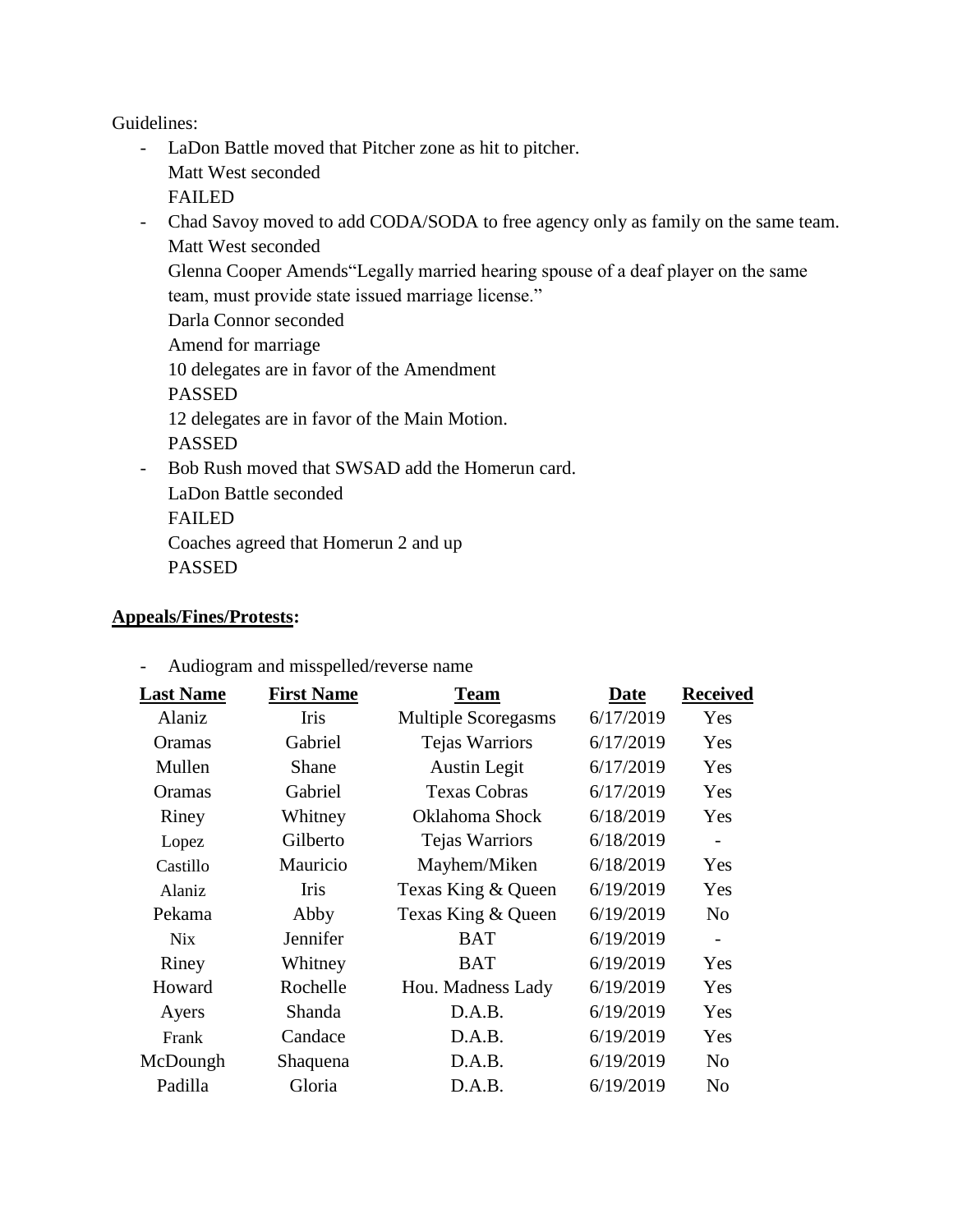| Whitney      | Erin     | D.A.B.                  | 6/19/2019 | Yes        |
|--------------|----------|-------------------------|-----------|------------|
| Simon        | Victoria | D.A.B.                  | 6/19/2019 | Yes        |
| Deese        | Joshua   | Loco Boys               | 6/19/2019 | Yes        |
| Castillo     | Mauricio | Southern Cajun          | 6/19/2019 | <b>Yes</b> |
| Oramas       | Gabriel  | <b>Texas Cobras</b>     | 6/20/2019 |            |
| Swoboda      | Tyler    | <b>Texas Cobras</b>     | 6/20/2019 |            |
| Pekarna      | Abby     | Texas King & Queen      | 6/21/2019 |            |
| <b>Moses</b> | Eric     | <b>Houston Drillers</b> | 6/21/2019 | No.        |
| Valdez       | Justin   | <b>Houston Drillers</b> | 6/21/2019 | Yes        |
| Darrington   | Donta    | <b>Houston Drillers</b> | 6/21/2019 | No         |
| Camacho      | Jovanni  | <b>Houston Drillers</b> | 6/21/2019 | <b>Yes</b> |

- Justin Soliz

Commissioner Jimmy Mitchell stated that the SWSAD board is recommending a suspension for Mr. Soliz due to his misleading two coed teams into adding him on their roster. The teams were El Paso Mafia and Texas King & Queen (COED) Justin Soliz was given the opportunity to defend himself before the delegates. Chad Savoy moved to let Mr. Soliz play. Jose Amador seconded 14 delegates are in favor of the main motion. PASSED

- Adam Bodine and Sylvester Smith Jr. (Alabama coach/manager) Commissioner Jimmy Mitchell stated that the board made a recommendation to suspend Mr. Adam Bodine and Mr. Sylvester Smith Jr for using SWSAD's name and taking money from players without using it for SWSAD. Jose Amador moved that they be suspended until their debt is paid off. Caesar Silva seconded 15 delegates are in favor of the main motion. PASSED

#### **New Business:**

- Heath Bell moved to have SWSAD add a Strike-Out Award. Darla Connor seconded PASSED
- Jose Amador moved increase coed team entry fee to \$300 fee. Rene Ibarra seconded PASSED
- LaDon Battle moved to "open the middle" of the pitcher zone in the men division, while women & coed middle will remain closed.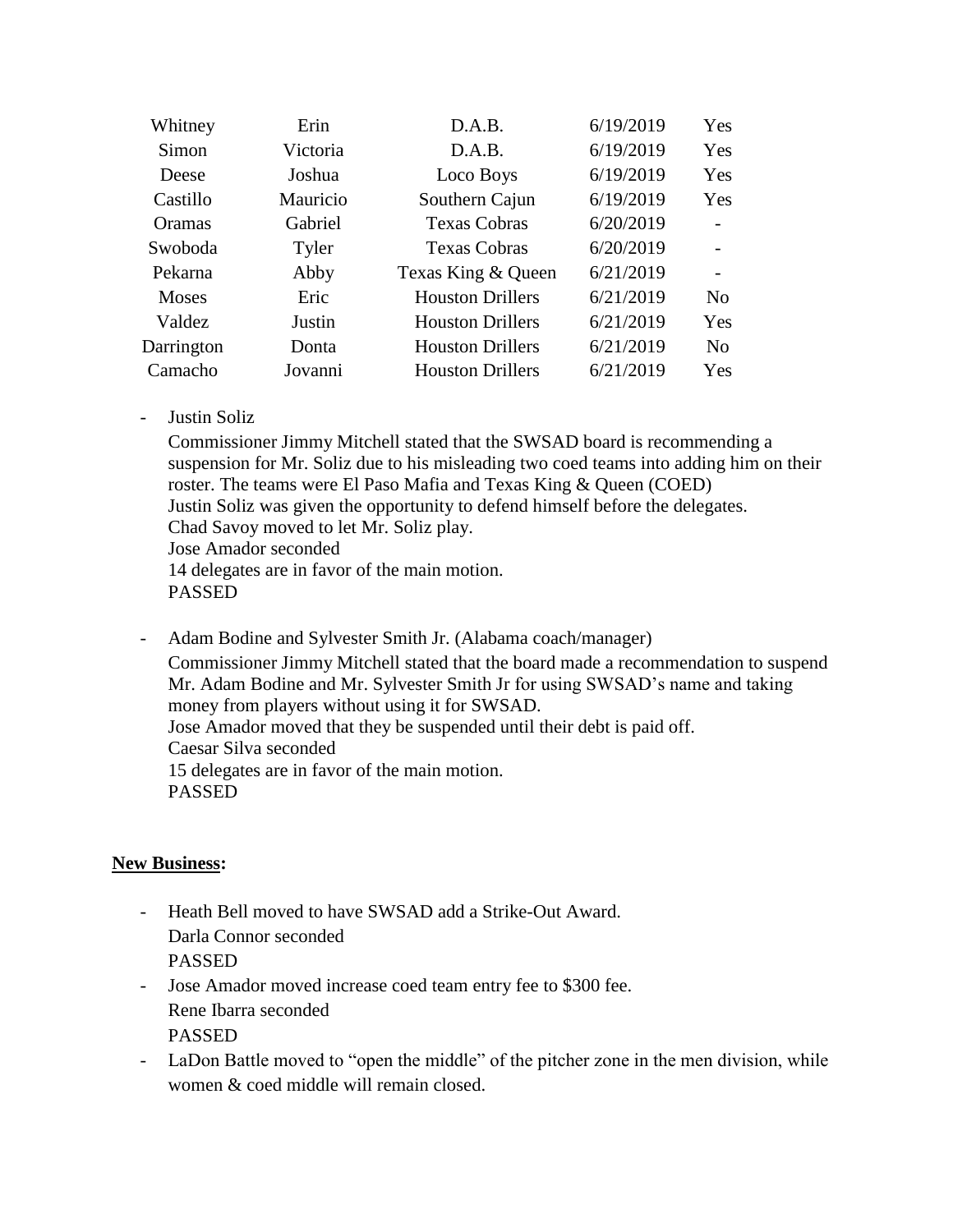Bob Rush seconded FAILED

- Jose Amador moved to add three (3) free agent at any age for the women division (under softball guideline). Darla Connor seconded

PASSED

- Jose Amador moved to have SWSAD fine teams \$50 if a team is not for not paid in full by the entry deadline and let them in the tournament after paying the fine. Bob Rush seconded FAILED

LaDon Battle seconded to close discuss

# **Chairperson for Host city name 2020:**

- Tennessee and Arkansas are in discussions

# **Bid for 2020 Tournament site:**

- No bids.

# **Election for 3 year Auditor:**

Raymond Massie - 3 Jennifer Nix - 2 Ralph Vice - 1

Chad Savoy nominate Raymond Massie for 3 year term as auditor Delegates ACL to Raymond Massie

#### **Announcements:**

**-**DAD (Dallas Association for the Deaf) Thursday-social Friday-poker Saturday-poker \$5 admission for 3 days